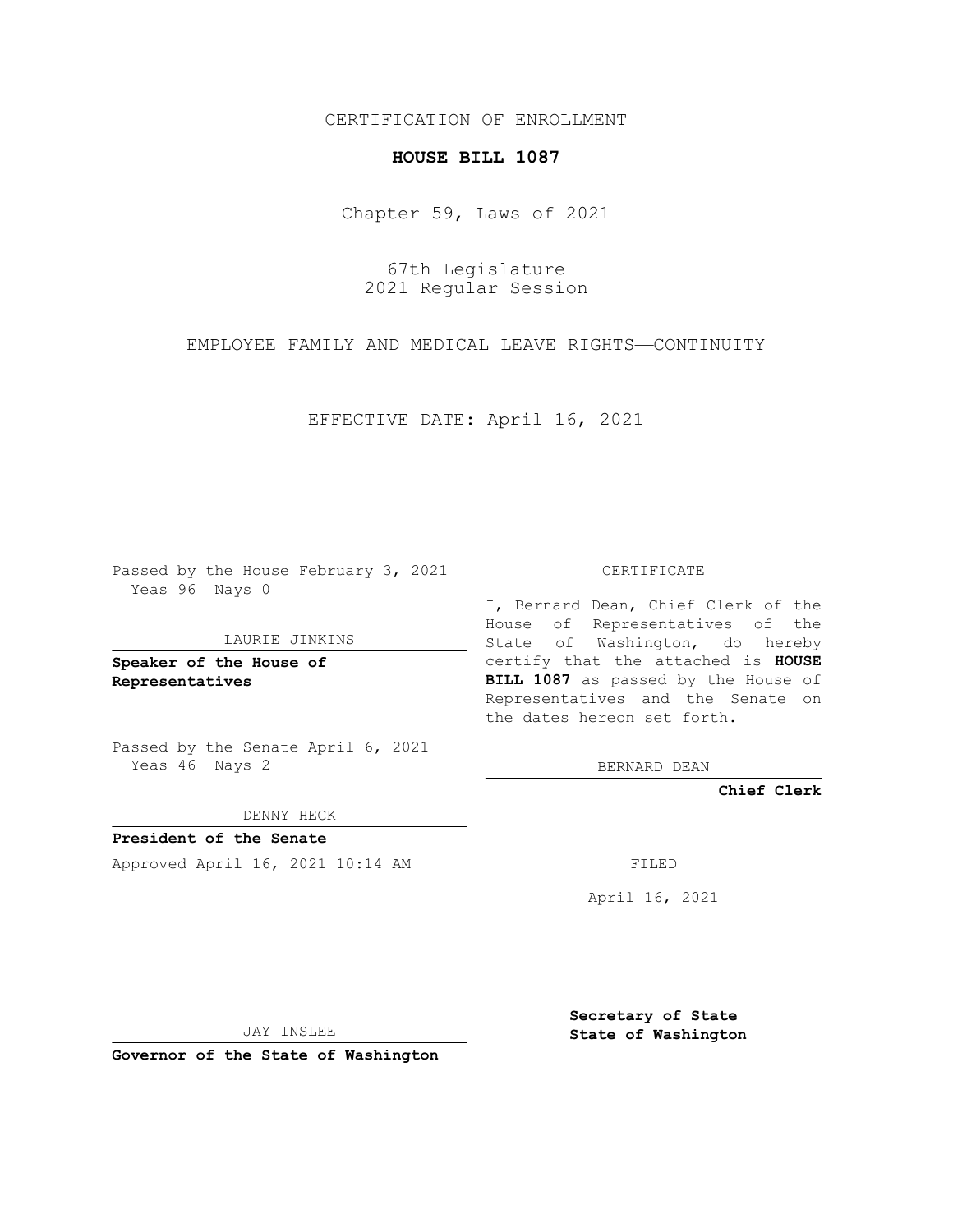## **HOUSE BILL 1087**

Passed Legislature - 2021 Regular Session

**State of Washington 67th Legislature 2021 Regular Session**

**By** Representatives Berry, Wicks, Simmons, Kloba, Hackney, Santos, Macri, and Sullivan

Prefiled 01/05/21. Read first time 01/11/21. Referred to Committee on Labor & Workplace Standards.

 AN ACT Relating to clarifying the continuity of employee family 2 and medical leave rights; adding a new section to chapter 50A.05 RCW; creating a new section; and declaring an emergency.

BE IT ENACTED BY THE LEGISLATURE OF THE STATE OF WASHINGTON:

 NEW SECTION. **Sec. 1.** (1) Since enacted in 1989, chapter 49.78 RCW afforded employees the right to unpaid family and medical leave, to return to their jobs afterwards, and to enforce those rights. In 2017, the legislature passed Substitute Senate Bill No. 5975, creating the paid family and medical leave act to replace and enhance the existing unpaid family and medical leave laws.

 (2) The passage of the paid family and medical leave act repealed chapter 49.78 RCW and replaced its provisions as a new title in Title 50A RCW. However, the passage of the paid family and medical leave 14 act did not, and was not intended to, undermine any right, liability, or obligation existing under chapter 49.78 RCW prior to its repeal, 16 or under any rule or order adopted under those statutes. Likewise, the passage of the paid family and medical leave act was not intended to affect any proceeding that had been, or could be, brought under the existing chapter 49.78 RCW relating to conduct, acts, or omissions occurring on or before December 31, 2019. To the contrary, the legislature incorporated the employment protections provisions of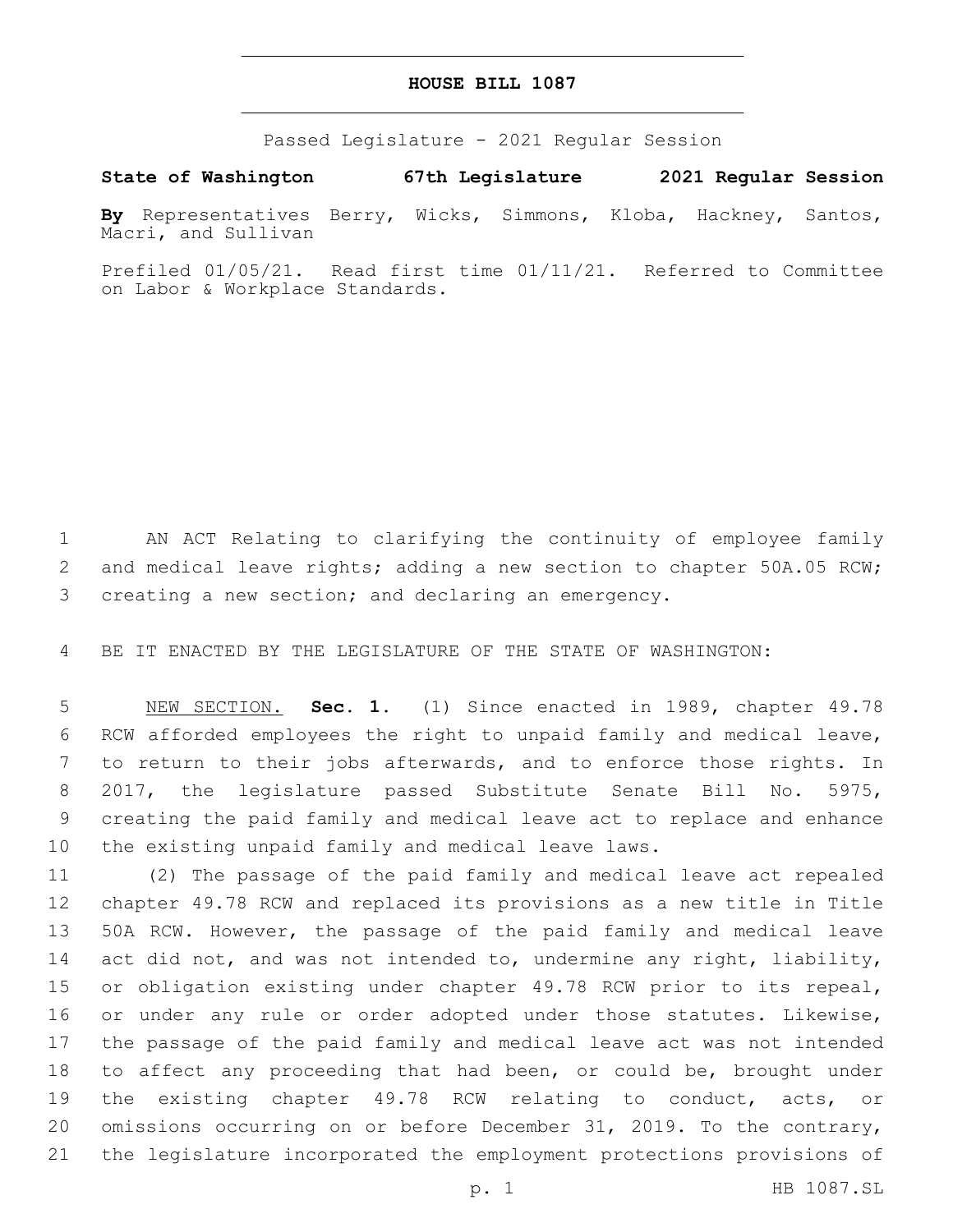chapter 49.78 RCW wholesale into the new Title 50A RCW. Moreover, the legislature specifically delayed the effective date of the repeal of chapter 49.78 RCW by over two years after the effective date of the rest of the act, in part, in order to ensure that there would be continuity in the protections provided and rights available under chapter 49.78 RCW and its successor provisions in Title 50A RCW.

 (3) The legislature intends to clarify that the passage of the paid family and medical leave act did not sever, impair, extinguish, or in any way affect the rights, liabilities, or obligations under chapter 49.78 RCW as it existed prior to January 1, 2020. A cause of action for conduct, acts, or omissions occurring on or before December 31, 2019, under chapter 49.78 RCW remains available within 13 its applicable statute of limitations.

 NEW SECTION. **Sec. 2.** A new section is added to chapter 50A.05 15 RCW to read as follows:

 (1) The provisions of chapter 49.78 RCW as they existed prior to January 1, 2020, apply to employee and employer conduct, acts, or omissions occurring on or before December 31, 2019, including but not limited to the enforcement provisions set forth in RCW 49.78.330 as they existed prior to January 1, 2020. Accordingly, a cause of action for conduct, acts, or omissions occurring on or before December 31, 2019, under chapter 49.78 RCW remains available within its applicable statute of limitations. As an exercise of the state's police powers and for remedial purposes, this subsection applies retroactively to claims based on conduct, acts, or omissions that occurred on or 26 before December 31, 2019.

 (2) The provisions of this title apply to employee and employer conduct, acts, or omissions occurring on or after January 1, 2020, including but not limited to the enforcement provisions set forth in 30 RCW 50A.40.040.

 NEW SECTION. **Sec. 3.** This act is necessary for the immediate 32 preservation of the public peace, health, or safety, or support of the state government and its existing public institutions, and takes effect immediately.

> Passed by the House February 3, 2021. Passed by the Senate April 6, 2021. Approved by the Governor April 16, 2021.